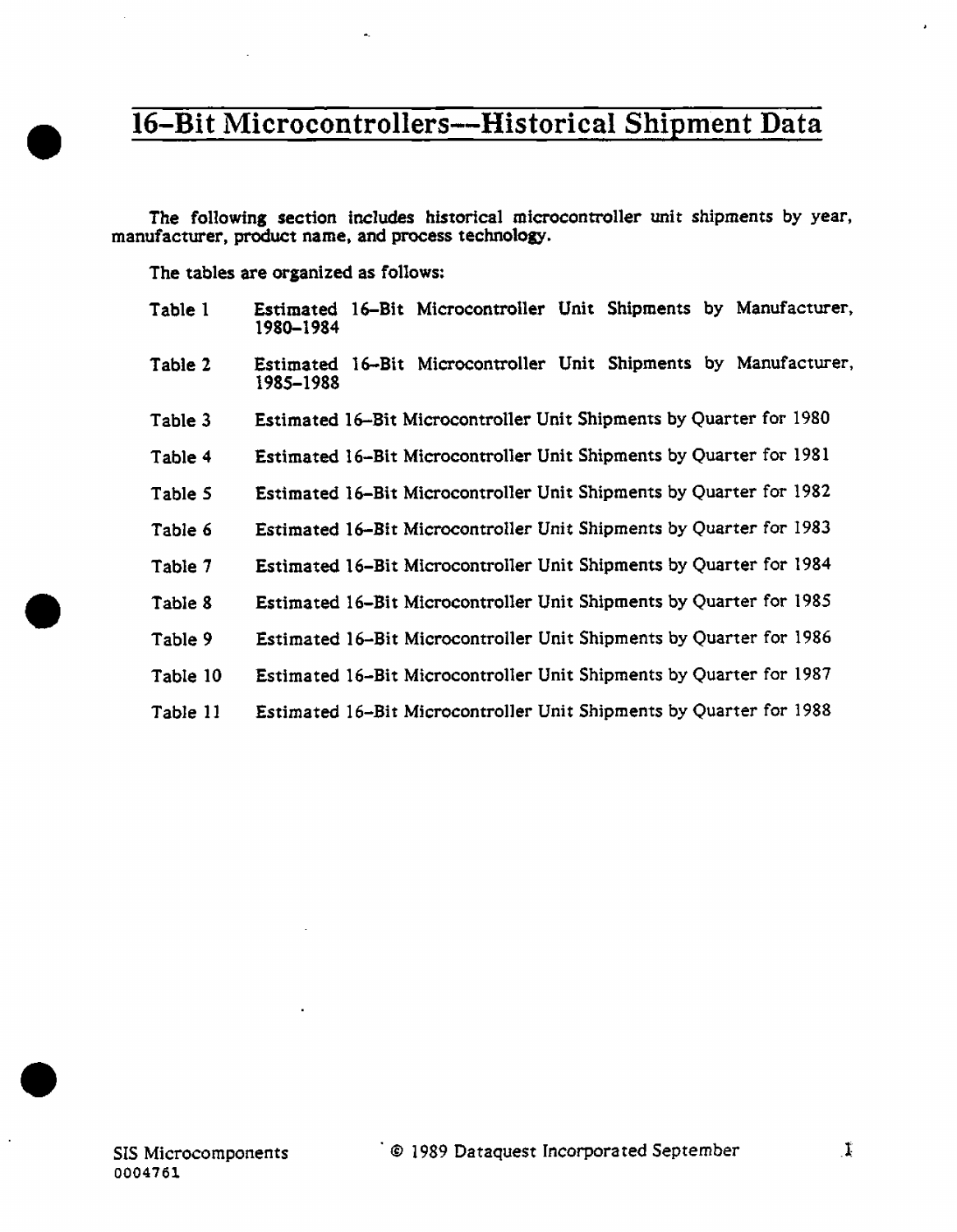### Table 1

#### Estimated 16-Bit Microcontroller Unit Shipments by Manufacturer 1980-1984 (Thousands of Units)

|                   | Product    |         |             |               | 1982 | 1983      |              |  |
|-------------------|------------|---------|-------------|---------------|------|-----------|--------------|--|
|                   |            | Process | 1980        | <u> 1981 </u> |      |           | <u> 1984</u> |  |
| Intel             | 8096       | N       | 0           | 0             | 0    | 0         |              |  |
| Mostek            | 68200      | N       | 0           | 0             | 0    | 0         | 0            |  |
| <b>NEC</b>        | V35        | c       | 0           | 0             | 0    | 0         | O            |  |
| National          | <b>HPC</b> | c       | $\mathbf 0$ | 0             | 0    | 0         | o            |  |
| Texas Instruments | 9940       | N       | ₫           | 36            | 50   | <u>89</u> | 122          |  |
| Total 16-Bit MCUs |            |         | 8           | 36            | 50   | 89        | 123          |  |

Source: Dataquest September 1989 •

•

•

### Table 2

#### Estimated 16-Bit Microcontroller Unit Shipments by Manufacturer 1985-1988 (Thousands of Units)

|                   | <b>Product</b><br>۰. | Process | 1985       | 1986       | 1987  | 1988  |
|-------------------|----------------------|---------|------------|------------|-------|-------|
| Intel             | 8096                 | N       | 145        | 269        | 548   | 1,670 |
|                   | 8098                 | N       |            |            |       | 80    |
|                   | 80C196               | c       |            |            |       | 60    |
| National          | <b>HPC</b>           | c       | o          | 0          | 25    | 250   |
| <b>NEC</b>        | V35                  | C       | 0          | 0          | 2     | 9     |
| SGS-Thomson       | 68200                | N       | 12         | 129        | 110   | 64    |
| Texas Instruments | 9940                 | N       | 75         |            | Ω     | 0     |
| Various*          | 8061                 | C       | <b>N/A</b> | <b>N/A</b> | 2.626 | 3.328 |
| Total 16-Bit MCUs |                      |         | 232        | 399        | 3,311 | 5,461 |

 $N/A = Not Application$ 

\*The 8061 is a custom-designed 16-bit microcontroller for Ford Motor Company. It is supplied by several semiconductor companies including Intel. Estimated production of the 8061 is based on production of Ford automobiles and trucks. (No attempt to estimate production prior to 1987 has been made.)

> Source: Dataquest September 1989



© 1989 Dataquest Incorporated September

Ť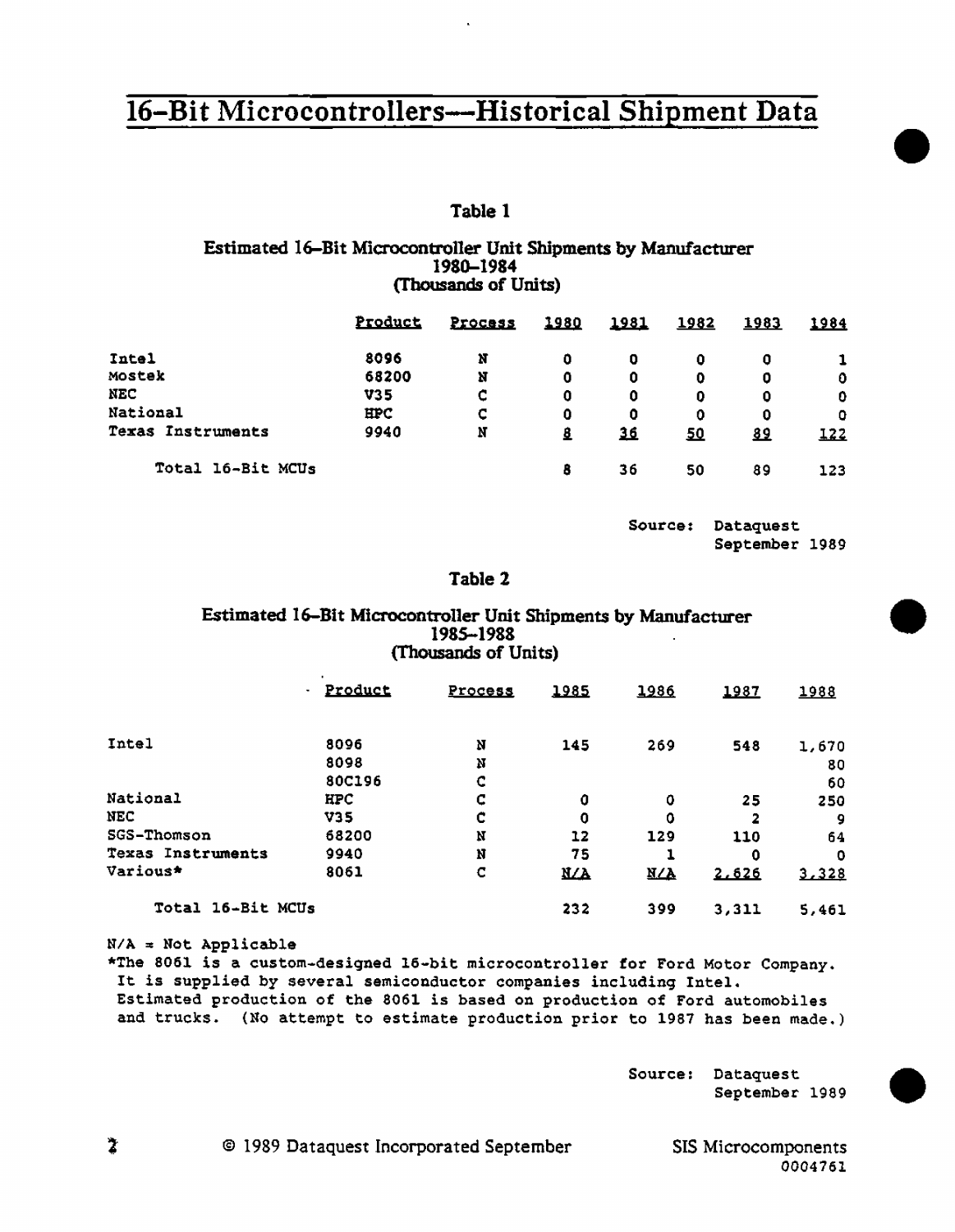ý

 $\hat{\mathcal{H}}$ 

### Table 3

#### Estimated 16-Bit Microcontroller Unit Shipments by Quarter for 1980 (Thousands of Units)

|                   | Product | Process 01/80 02/80 |  | 03/80               | 04/80    | 1980 |
|-------------------|---------|---------------------|--|---------------------|----------|------|
| Texas Instruments | 9940    | N                   |  | $1 \quad 1 \quad 2$ | $\sim$ 4 |      |
| Total 16-Bit MCUs |         |                     |  | $1 \t 2$            | -4       |      |

Source: Dataquest September 1989

### Table 4

### Estimated 16-Bit Microcontroller Unit Shipments by Quarter for 1981 (Thousands of Units)

|                   | <u>Product</u> | <u>Process</u> |   |     |    |     |    |
|-------------------|----------------|----------------|---|-----|----|-----|----|
| Texas Instruments | 9940           | N              | 6 | 10. | 10 | 10. | 36 |
| Total 16-Bit MCUs |                |                |   | 10. | 10 | 10  | 36 |

Source: Dataquest September 1989

•

ř.

•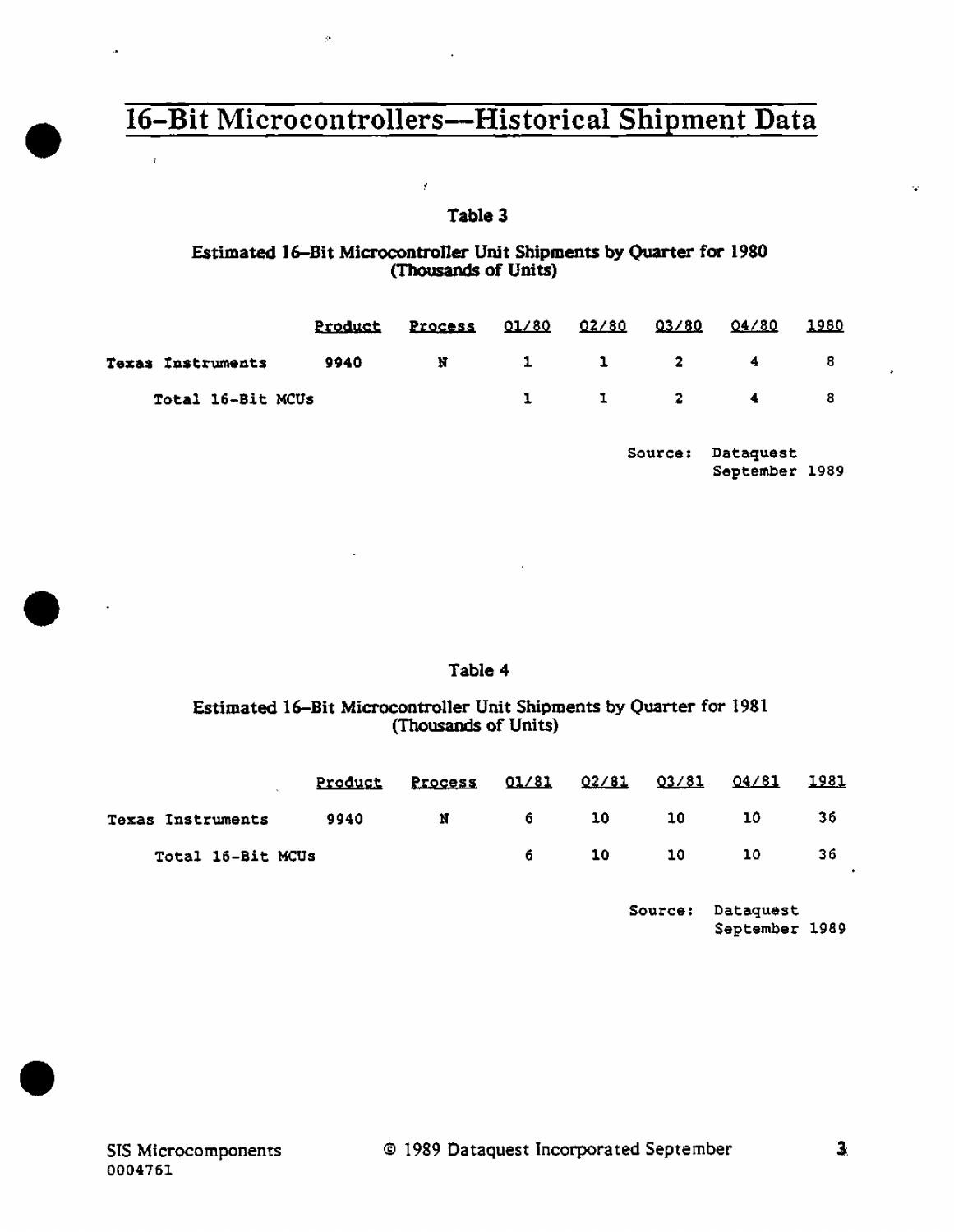## Table 5

#### Estimated 16-Bit Microcontroller Unit Shipments by Quarter for 1982 (Thousands of Units)

|                          | Product | Process 01/82 02/82 03/82 04/82 |    |    |    |    | 1982 |
|--------------------------|---------|---------------------------------|----|----|----|----|------|
| <b>Texas Instruments</b> | 9940    | N                               | 10 | 10 | 15 | 15 | 50   |
| Total 16-Bit MCUs        |         |                                 | 10 | 10 | 15 | 15 | 50   |

Source: Dataquest September 1989

#### Table 6

#### Estimated 16-Bit Microcontroller Unit Shipments by Quarter for 1983 (Thousands of Units)

|                   | Product | <b>Process</b> | Q1/83 | 02/83 | 03/83 04/83 |    | 1983 |
|-------------------|---------|----------------|-------|-------|-------------|----|------|
| Texas Instruments | 9940    | N              | 20    | 22    | 22          | 25 | 89   |
| Total 16-Bit MCUs |         |                | 20    | 22    | 22          | 25 | 89   |

Source: Dataquest September 1989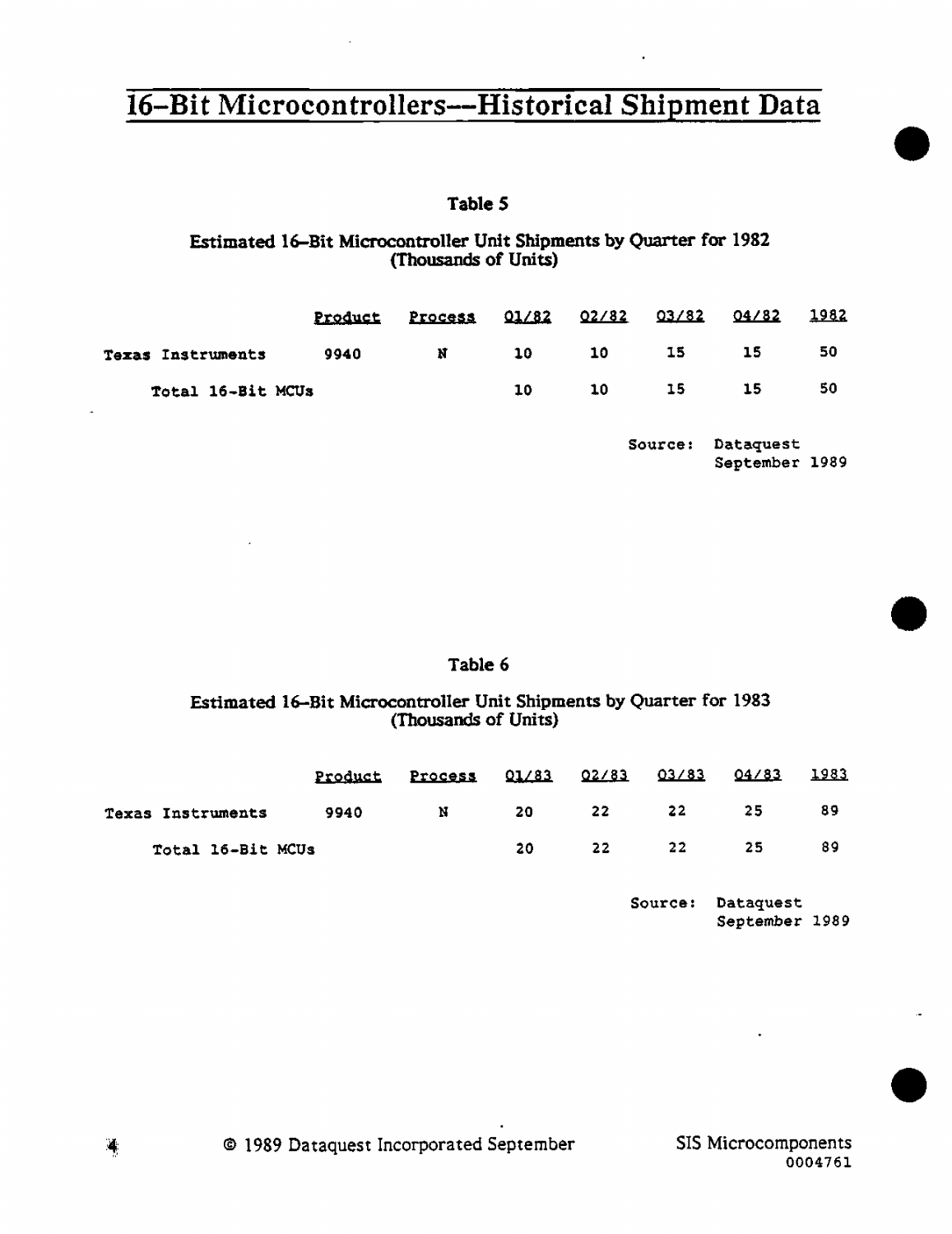### Table 7

### Estimated 16-Bit Microcontroller Unit Shipments by Quarter for 1984 (Thousands of Units)

|                                   | Product      | Process | 01/84   | $\cdot$<br>02/84 | 03/84 | 04/84 | 1984        |
|-----------------------------------|--------------|---------|---------|------------------|-------|-------|-------------|
| Intel<br><b>Texas Instruments</b> | 8096<br>9940 | N<br>N  | o<br>30 | o<br>30.         | 11    |       | <u> 122</u> |
| Total 16-Bit MCUs                 |              |         | 30      | 30               | 31    | 32    | 123         |

Source: Dataquest September 1989

#### Table 8

#### Estimated 16-Bit Microcontroller Unit Shipments by Quarter for 1985 (Thousands of Units)

|                      | Product | Process | 01/85     | 02/85 | 03/85 | 04/85 | 1985       |
|----------------------|---------|---------|-----------|-------|-------|-------|------------|
| Intel                | 8096    | N       | 25        | 40    | 40    | 40    | 145        |
| $TCMC (Mostek)*$     | 68200   | N       | o         | 0     |       | 11    | 12         |
| Instruments<br>Texas | 9940    | N       | <u>25</u> | 15    | 15    | 20    | <u>_75</u> |
| Total 16-Bit MCUs    |         |         | 50        | 55    | 56    | 71    | 232        |

\*Thomson Components acquired Mostek Corporation in 1985, forming Thomson Components Mostek Corporation (TCMC).

> Source: Dataquest September 1989

•

•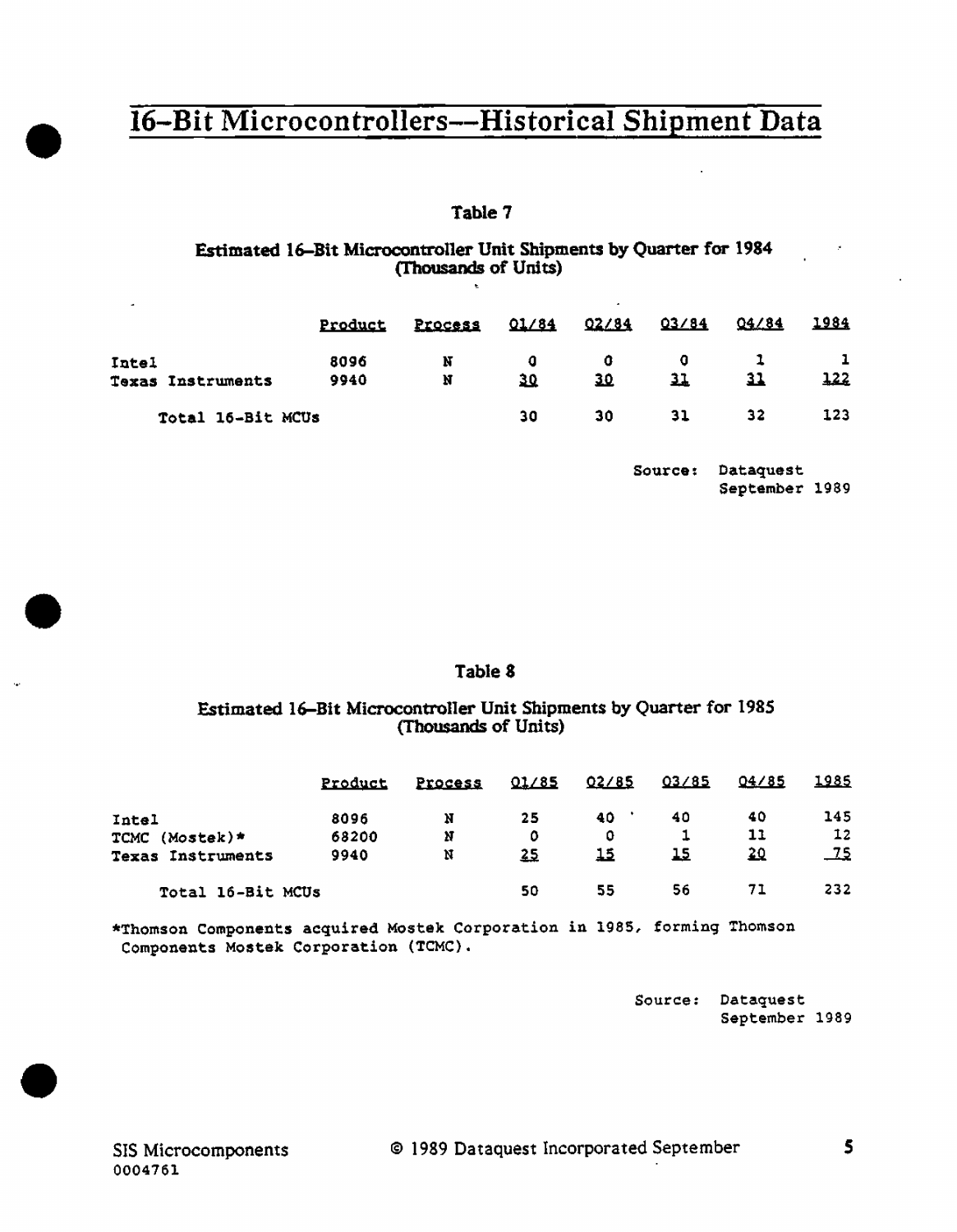#### Table 9

#### Estimated 16-Bit Microcontroller Unit Shipments by Quarter for 1986 (Thousands of Units)

|                          | Product | Process | 01/86 | 02/86 | 03/86     | 04/86     | 1986 |
|--------------------------|---------|---------|-------|-------|-----------|-----------|------|
| Intel                    | 8096    | N       | 58    | 66    | 73        | 72        | 269  |
| TCMC (Mostek)            | 68200   | N       | 18    | 32    | 44        | 35        | 129  |
| <b>Texas Instruments</b> | 9940    | N       |       | _0    | <u>_o</u> | <u>_0</u> | ᅠ    |
| Total 16-Bit MCUs        |         |         | 77    | 98    | 117       | 107       | 399  |

Source: Dataquest September 1989 •

•

•

#### Table 10

#### Estimated 16-Bit Microcontroller Unit Shipments by Quarter for 1987 (Thousands of Units)

|                    | Product    | <b>Process</b> | 01/87 | 02/87 | 03/87 | 04/87      | <u> 1987 </u> |
|--------------------|------------|----------------|-------|-------|-------|------------|---------------|
| Intel              | 8096       | N              | 86    | 82    | 130   | 250        | 548           |
| <b>NEC</b>         | V35        | c              | 0     | 0     | 0     | 2          | 2             |
| National           | <b>HPC</b> | c              | 0     | 0     | 0     | 25         | 25            |
| <b>SGS-Thomson</b> | 68200      | N              | 10    | 20    | 55    | 25         | 110           |
| Various*           | 8061       | c              | 6.8.5 | 570   | 645   | <u>726</u> | 2,626         |
| Total 16-Bit MCUs  |            |                | 781   | 672   | 830   | 1,028      | 3,311         |

\*The 8061 is a custom-designed 16-bit microcontroller for Ford Motor Company. It is supplied by several semiconductor companies including Intel. Estimated production of the 8061 based on production of Ford automobiles and trucks. (No attempt to estimate production prior to 1987 has been made.)

> Source: Dataquest September 1989

© 1989 Dataquest Incorporated September

6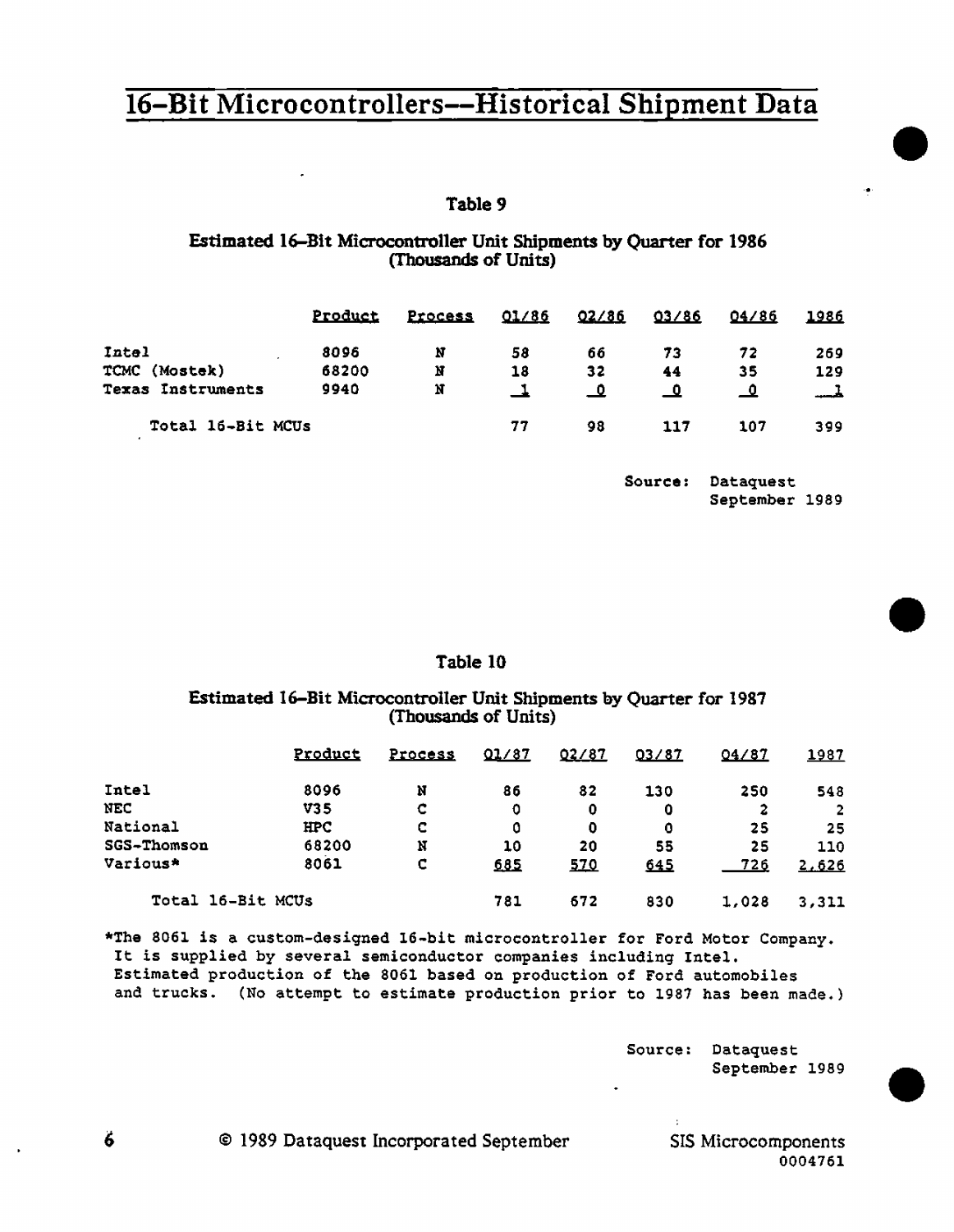### Table 11

#### Estimated 16-Bit Microcontroller Unit Shipments by Quarter for 1988 (Thousands of Units)

|                   | Product    | Process | 01/87       | 02/87      | 03/87       | 04/87 | 1987  |
|-------------------|------------|---------|-------------|------------|-------------|-------|-------|
| Intel             | 8096       | N       | 300         | 400        | 370         | 600   | 1,670 |
|                   | 8098       | N       | o           | 20         | 30          | 30    | 80    |
|                   | 80C196     | c       | 10          | 20         | 10          | 20    | 60    |
| <b>National</b>   | <b>HPC</b> | Ç       | 40          | 55         | 80          | 75    | 250   |
| <b>NEC</b>        | <b>V35</b> | ¢       | 2           | 2          | 2           | 3     | 9     |
| SGS-Thomson       | 68200      | N       | 16          | 19         | 0           | 29    | 64    |
| Various*          | 8061       | Ç       | <u>902 </u> | <u>940</u> | <u>.656</u> | 830   | 3.328 |
| Total 16-Bit MCUs |            |         | 1,270       | 1,456      | 1,148       | 1,587 | 5,461 |

Source: Dataquest September 1989

\*The 8061 is a custom designed 16-bit microcontroller for Ford Motor Company. It is supplied by several semiconductor companies including Intel. Estimated production of the 8061 is based on production of Ford automobiles and trucks.

 $\mathbf{r}$ 

i.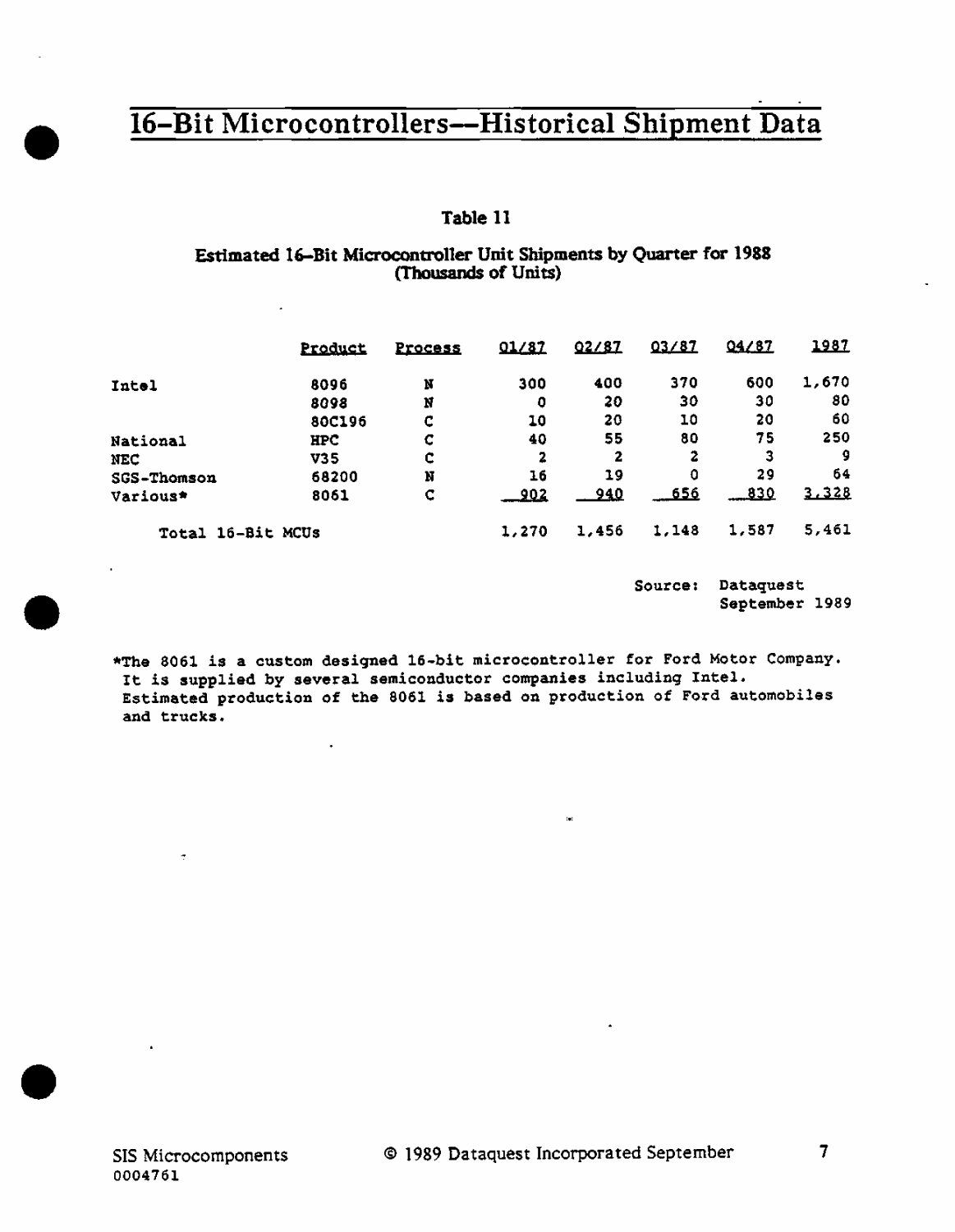(Page intentionally left blank)

 $\mathbf{u}$  .

•

•